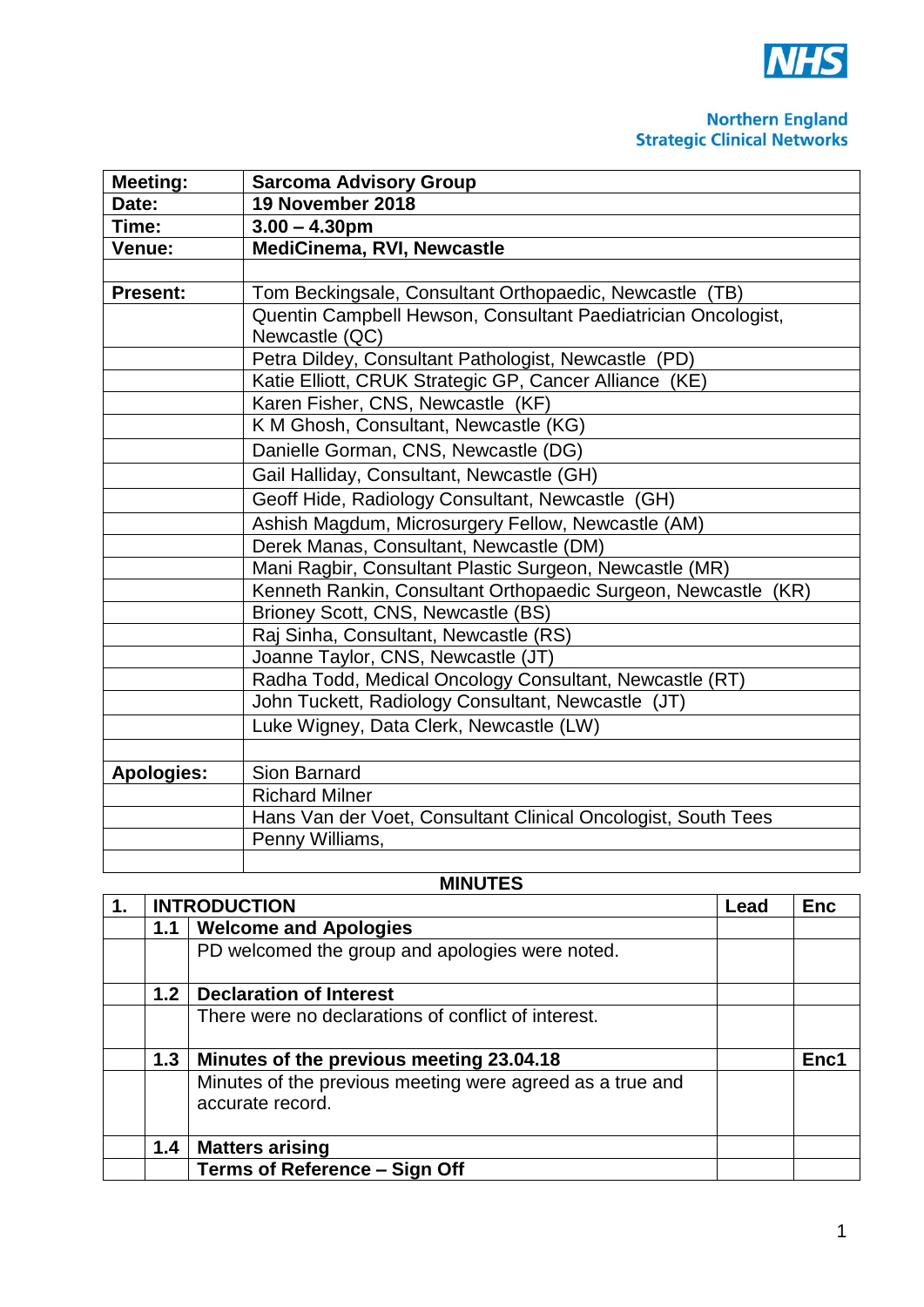| The group discussed the TOR and it was noted that MDT             |  |
|-------------------------------------------------------------------|--|
| attendance was to reduce to 30% and that each speciality          |  |
| should be represented. KE highlighted that these are the new      |  |
| minimum requirements for MDT meetings however the TOR             |  |
| are specific for this tumour group.                               |  |
| MR to circulate wording for the group to agree these prior to     |  |
| being included in the TOR.                                        |  |
|                                                                   |  |
| <b>Network Pathways for Approval</b>                              |  |
| <b>Soft Tissue Sarcoma</b>                                        |  |
| The group reviewed the soft tissue sarcoma pathway and the        |  |
| following suggestions were recommended:                           |  |
| Radiology Upgrade before coming to centre - Patients<br>$\bullet$ |  |
| to have a standard MRI protocol prior to being referred           |  |
| to clinic. This wouldn't change the pathway but would             |  |
| enhance and help the MDT discussion.                              |  |
| Diagnostics – image guided core or open biopsy<br>$\bullet$       |  |
| Top Box - remove the wording 'growing rapidly'.                   |  |
| Wording should now state 'History of previous                     |  |
| sarcoma'                                                          |  |
| Due to ultra sound capacity these may not get done                |  |
| within two weeks hence a 2ww referral to head and                 |  |
| neck.                                                             |  |
|                                                                   |  |
|                                                                   |  |
| <b>Bone Sarcoma</b>                                               |  |
| This pathway was discussed at the last meeting and it was         |  |
| suggested that referrals are made to CUP. KE informed the         |  |
| group that only Newcastle has MOU for CUP and other Trusts        |  |
| will not accept referrals. Agreement was to be sourced from       |  |
| the orthopaedic team for the timescales of referrals and what     |  |
| the best route is for patients with abnormal x-rays as there is   |  |
| a variation across the patch. KE reiterated the need for a        |  |
| clear route for primary care referrals. It was suggested for the  |  |
| GP to investigate for myeloma and metastatic prior to referral    |  |
| as the local orthopaedic team are not accepting patient           |  |
| referrals.                                                        |  |
| The following changes were agreed to the form                     |  |
| 2 week wait to be removed and replaced with urgent                |  |
| referral to local orthopaedic team (expect to be seen in          |  |
| 2 weeks)                                                          |  |
| Bone disease and myeloma (remove 'or')                            |  |
| Under 18s to be referred to paediatrics                           |  |
| 16-18 year old to GNCH not GNCC                                   |  |
| 19 and over to TYA                                                |  |
| A discussion was held regarding the timeline diagnostic. It       |  |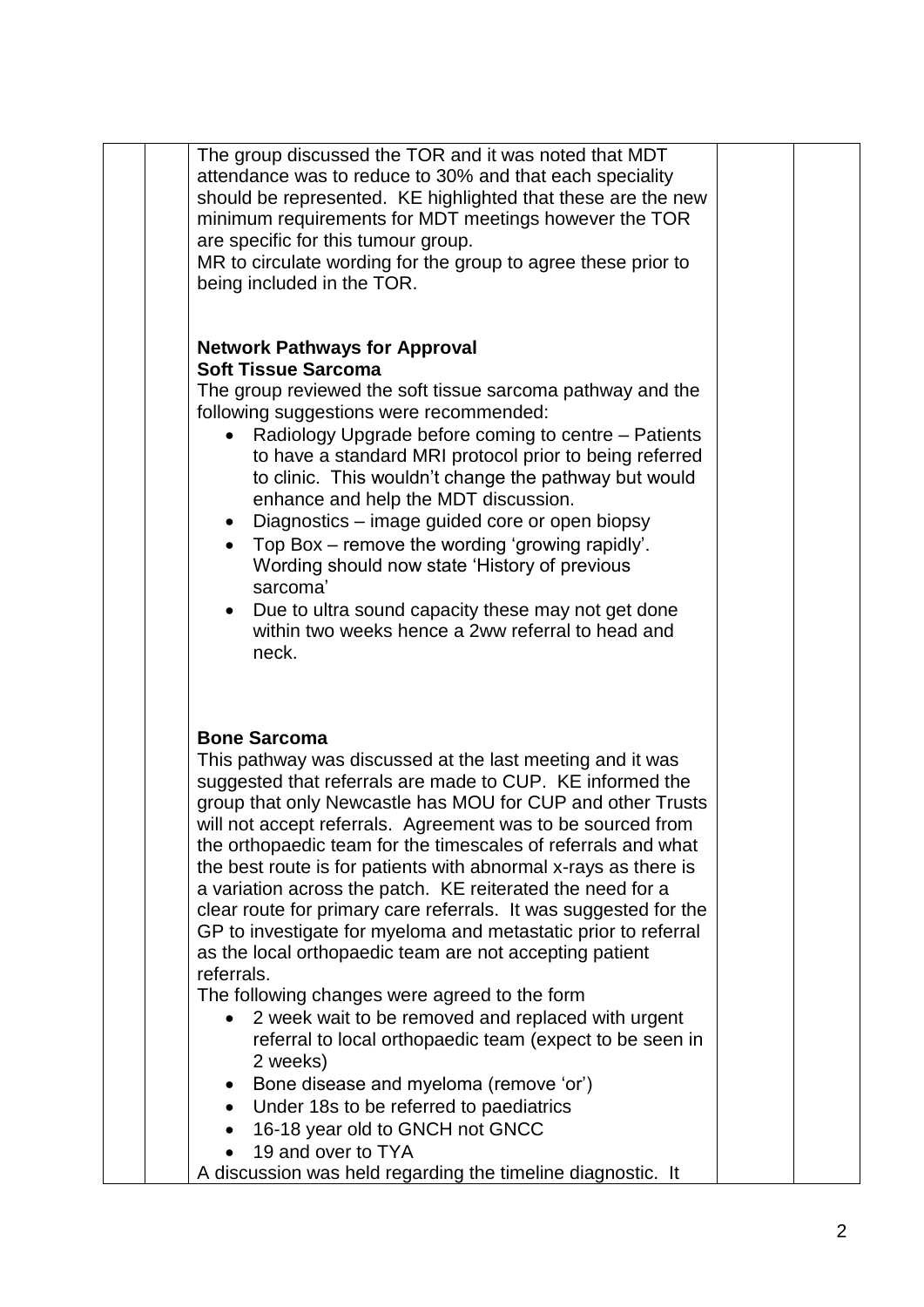|    |     | was reported that it is unlikely that 50% of diagnosis can be<br>done by day 14. KE informed the group that this is being<br>measured nationally by Cancer Waiting Times however the<br>group felt that day 28 was more realistic.<br>It was agreed to make the above amendments to the form<br>and recirculate to the group for comments. KE agreed to<br>change the 2ww referral form.                                                                                                                                                                                                                                                                                                                                  |  |
|----|-----|---------------------------------------------------------------------------------------------------------------------------------------------------------------------------------------------------------------------------------------------------------------------------------------------------------------------------------------------------------------------------------------------------------------------------------------------------------------------------------------------------------------------------------------------------------------------------------------------------------------------------------------------------------------------------------------------------------------------------|--|
| 2. |     | <b>AGENDA ITEMS</b>                                                                                                                                                                                                                                                                                                                                                                                                                                                                                                                                                                                                                                                                                                       |  |
|    | 2.1 | <b>Cancer Alliance Update</b>                                                                                                                                                                                                                                                                                                                                                                                                                                                                                                                                                                                                                                                                                             |  |
|    |     | <b>Alliance Funding</b><br>There has been a national commitment to continue Cancer<br>Alliances however no clarification of funding from March 2019<br>has been received. There could be a potential reduction of<br>70% for Alliance support staff which has been highlighted as<br>a risk. As soon as an update is available from the National<br>Team this will be shared.<br>KE informed the group that the Alliance was one of two<br>Alliances across the country to receive 100% transformation<br>funding for this year however this is linked to the 62 day<br>performance. This funding is being used on pathway work<br>within Trusts, Cancer Navigators posts and community<br>education within primary care. |  |
|    | 2.2 | <b>Transfer of Care (IPT)</b>                                                                                                                                                                                                                                                                                                                                                                                                                                                                                                                                                                                                                                                                                             |  |
|    |     | The group discussed the Inter Provider Transfer and a<br>sample of an aide memoir was shared. The group felt that<br>they already had a current proforma which works well but<br>would require a few changes to bring this up to date.<br>Questions were raised regarding once the form is updated<br>how this is shared with other Trusts and it is expected this<br>would be through the cancer managers. All IPTs should be<br>received by the MDT co-ordinator.                                                                                                                                                                                                                                                       |  |
|    | 2.3 | <b>Consultation of Sarcoma Specification</b>                                                                                                                                                                                                                                                                                                                                                                                                                                                                                                                                                                                                                                                                              |  |
|    |     | A deadline for responses on the current specification is<br>required by 11 December. PD will be sending a combined<br>response but encouraged all to respond individually too.<br>PD highlighted specific areas including:<br>Key workers for all patients (this is already done<br>through CNS)<br>All specialities training programme and succession<br>planning<br>Clinical pathology to be available $24/7 - it$ it is presumed<br>$\bullet$<br>this will be for haematology and biochemistry however<br>PD agreed to clarify<br>Accreditation for all except radiology<br>$\bullet$                                                                                                                                  |  |
|    |     |                                                                                                                                                                                                                                                                                                                                                                                                                                                                                                                                                                                                                                                                                                                           |  |